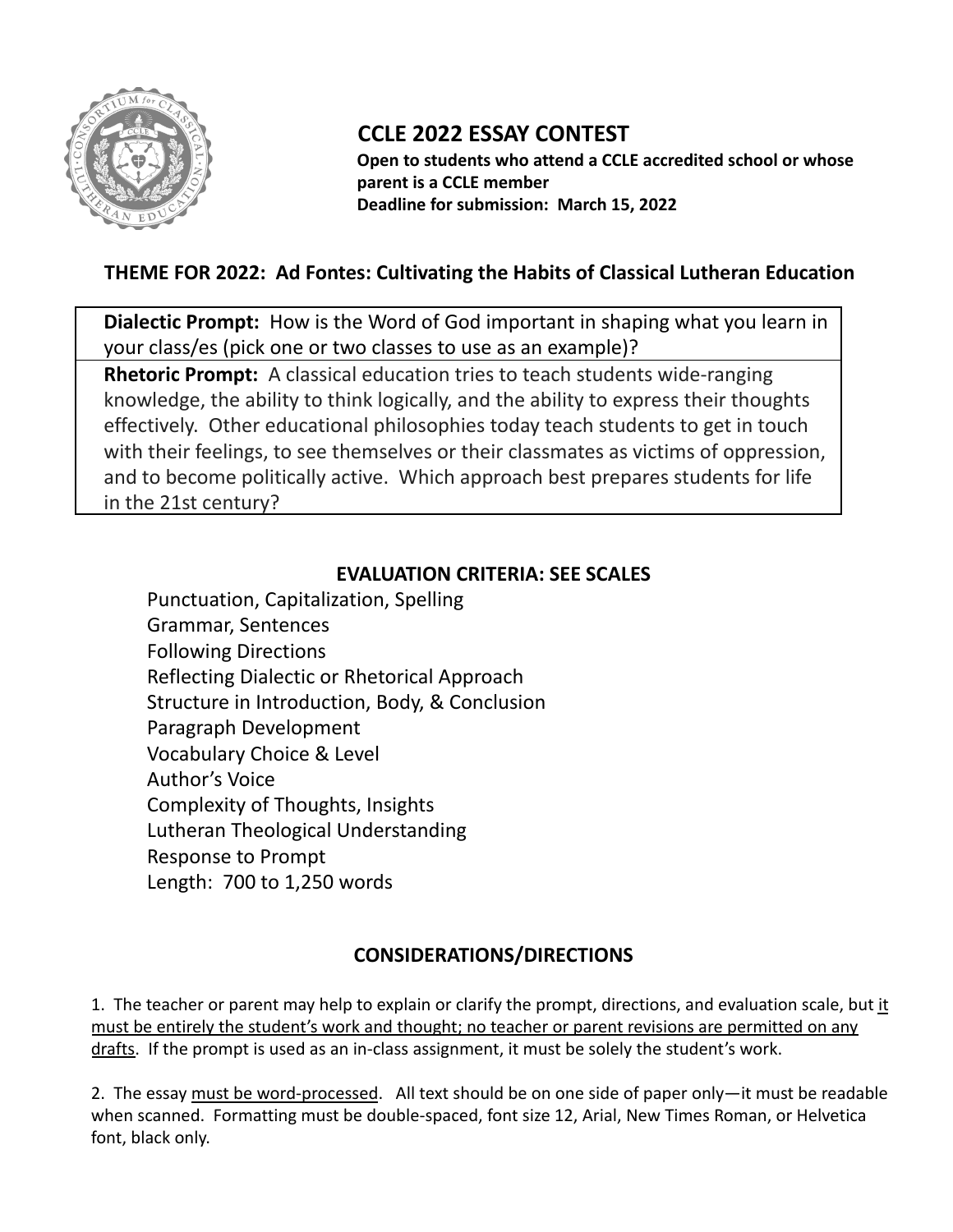3. A student may participate in only one essay category for the contest; the school cannot submit essays in both categories by one student.

#### **PROCESS**

1. For schools: The classroom teacher reads all essays from her classroom, identifying the strongest two essays in each category (dialectic, rhetoric). The school then selects the top two essays in each category to represent the school. The school completes the essay submission page including a list of the top two essays by category with students' names and category (page 3). The student's name, category (dialectic, rhetoric), and word count should be only on a cover page of the essay pdf; the student's name or school should NOT appear on the essay pages, only the essay title. THIS ENSURES ANONYMOUS JUDGING.

Each school may submit two essays per category (dialectic/rhetoric); the total submission for a school is four essays by four different students.

For home school families: Please complete the essay submission page including the student's name and category (dialectic or rhetoric) and the parent's name as teacher (attached). The student's name, category, and word count should be only on a cover page. The student's name should NOT appear on the essay pages; only the essay title. THIS ENSURES ANONYMOUS JUDGING.

2. The classroom/home school teacher scans each essay submission as an electronic pdf. The entry must be clearly legible in the pdf to be evaluated. Please identify the electronic pdf submissions according to the following pattern:

Essay, Dialectic, last name, first name, school, town Essay, Dialectic, Chemnitz, Martin, Brandenburg Lutheran School, Brandenburg Essay, Rhetoric, last name, first name, school, town Essay, Rhetoric, Cranach, Lucas, Wittenberg Lutheran School, Wittenberg

The classroom/home school teacher uploads the submissions to a file on google drive and shares permission to view and edit with [executive.director@ccle.org](mailto:executive.director@ccle.org) and webmaster@ccle.org.

4. The teacher then emails the shareable link and submission form to executive.director@ccle.org.

The Essay Submission Page and the essays scanned and submitted electronically must be sent by midnight (central time) of the contest deadline, April 15, 2022. Submissions will be acknowledged upon receipt of scanned materials. Please do not delete the file from your storage until after June 1, 2022.

5. The Essay Readers will evaluate all submissions using the CCLE Dialectic and Rhetoric Essay Scales.

6. All submissions may be published in CCLE materials with author attribution.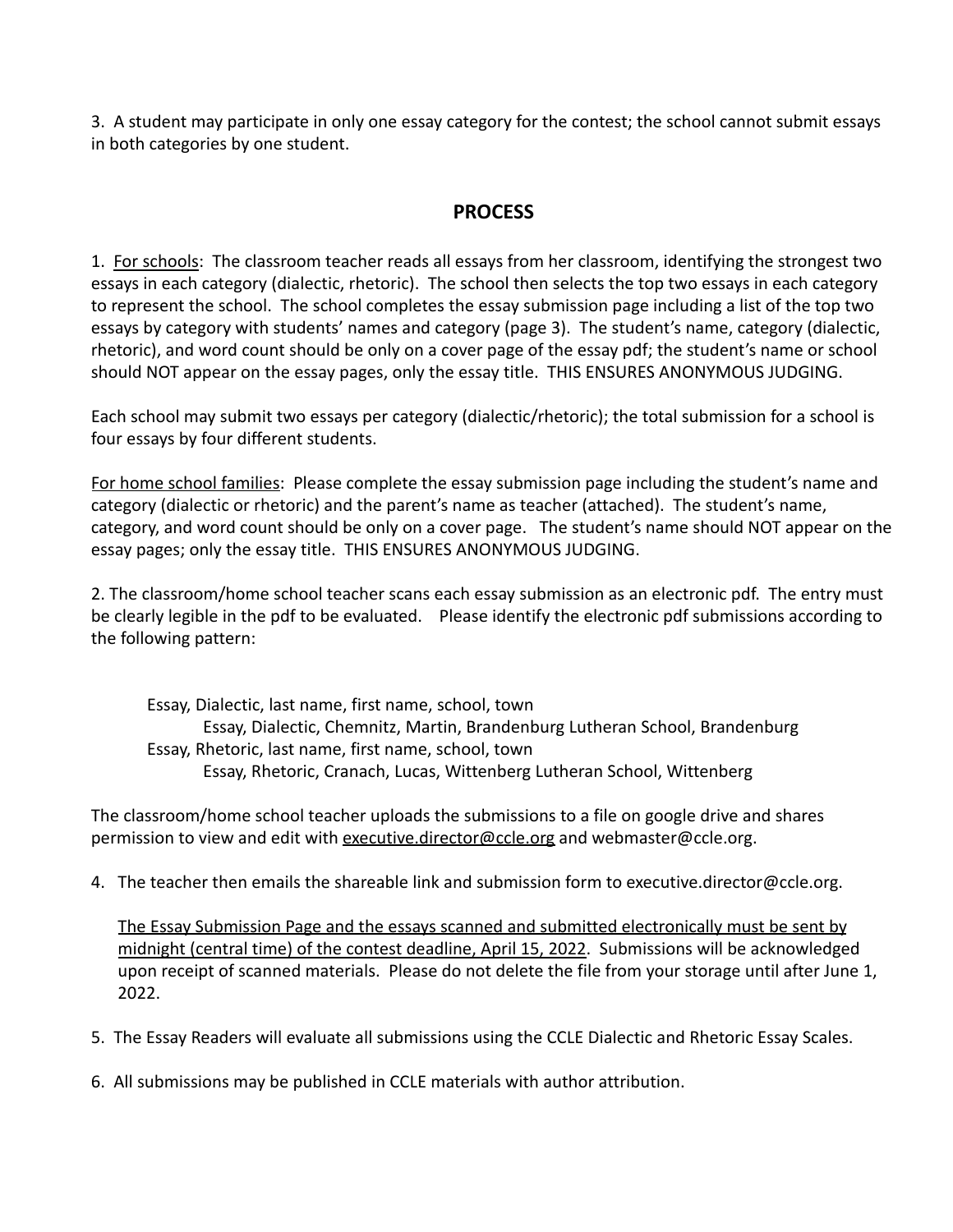#### **PRIZES**

- 1. Winners will be announced by June 1, 2022. Please do not delete the entry from your storage until after June 1.
- 3. Prizes consist of the following:
	- Grand Prize \$200 gift card for the scholar and \$50 gift card for the writing teacher
	- Runner-Up \$100 gift card for the scholar and \$50 gift card for the writing teacher